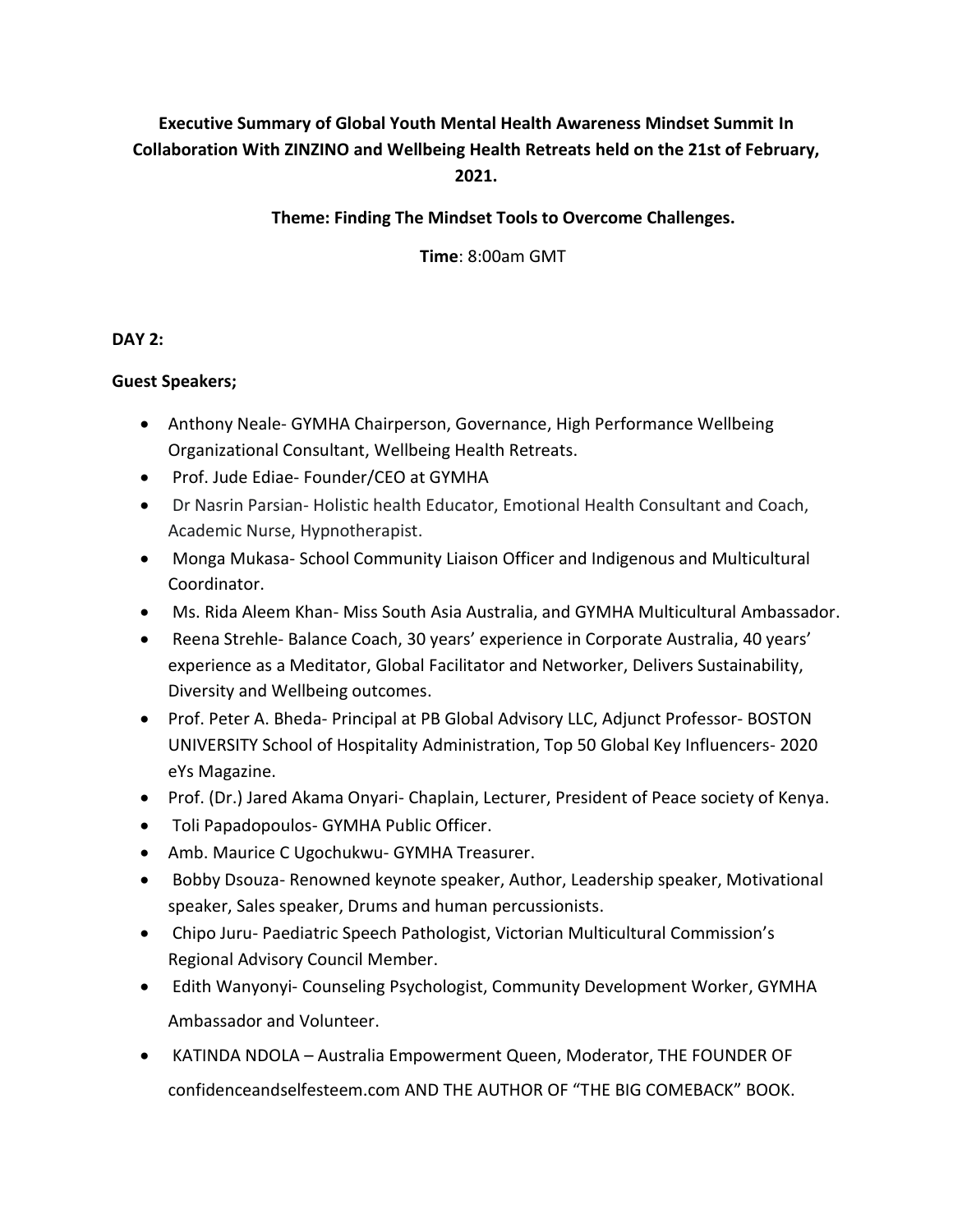- Mahmooda Lowe- Moderator: Chairperson at New Hope Foundation Zimbabwe.
- Dr Beatrice Dupwa- Midwife, Ministry of Health Zimbabwe and Child Care, Zimbabwe, National HIV Testing Services training officer.
- Seetha Sagaran- Personal Development Trainer, Lifestyle Consultant, Motivational Speaker, Mentor.
- Michelle James- Director & Founder, AUS Career Coach
- Ameh Zion- Founder and President at The Mandate Health Empowerment Initiative.
- Ngosa Bwalya- GYMHA Member and ambassador.
- Dr. Igweshi Augustine- Executive director/Int'l President Center for Peace Advocacy and Sustainable Development (CEPASDAfrica).
- David Naboare- National President at Ghana National Association of Community Mental Health Officers (GNACMHOs).
- Mr. Adigun Temitayo- President/Co-Founder of Wheels of Hope Rising Foundation, Vice President of Africa Project Management and Development at the Global Goodwill Ambassadors Foundation – United States.
- Kibe Edwin Gitau- Certified Addictions Psychologist in Kenya and consultant, GYMHA Multicultural Ambassador.
- Deepshikha Tripathi Jha- Counselling Psychologist, Life-Coach, Soft Skills Trainer, International Speaker, Passionpreneur, Humanitarian, Law of Attraction Practitioner, EFT and TFT Practitioner, CEO / Founder at Prayas, Project Director at Poornpeetham, Counselor at Thrive Global platform.
- Dr Nthati Rametse MIPA, AFA, Senior Academic and Co-Founder at International Institute of Leadership and Enterprise Solutions.
- Lauretta Chikondi Chithope-Mwale- Toastmaster, Accountant, certified pan African game changer, public speaker, volunteer, Co-founder of MAC event planners, and GYMHA Volunteer.
- Prof. (Dr.) Raj Kumar Singh-/Dean (R&D) & HOD (Department of Commerce), Chairperson Centre For Entrepreneurship, Innovation & Skill Development School of Management Sciences, Varanasi, India.
- Ms. Tariro Kutadza- HIV/TB Advocate, GGAF and GYMHA Ambassador, and Volunteer.

### **Summit Highlights:**

Understanding the nature and different levels of challenge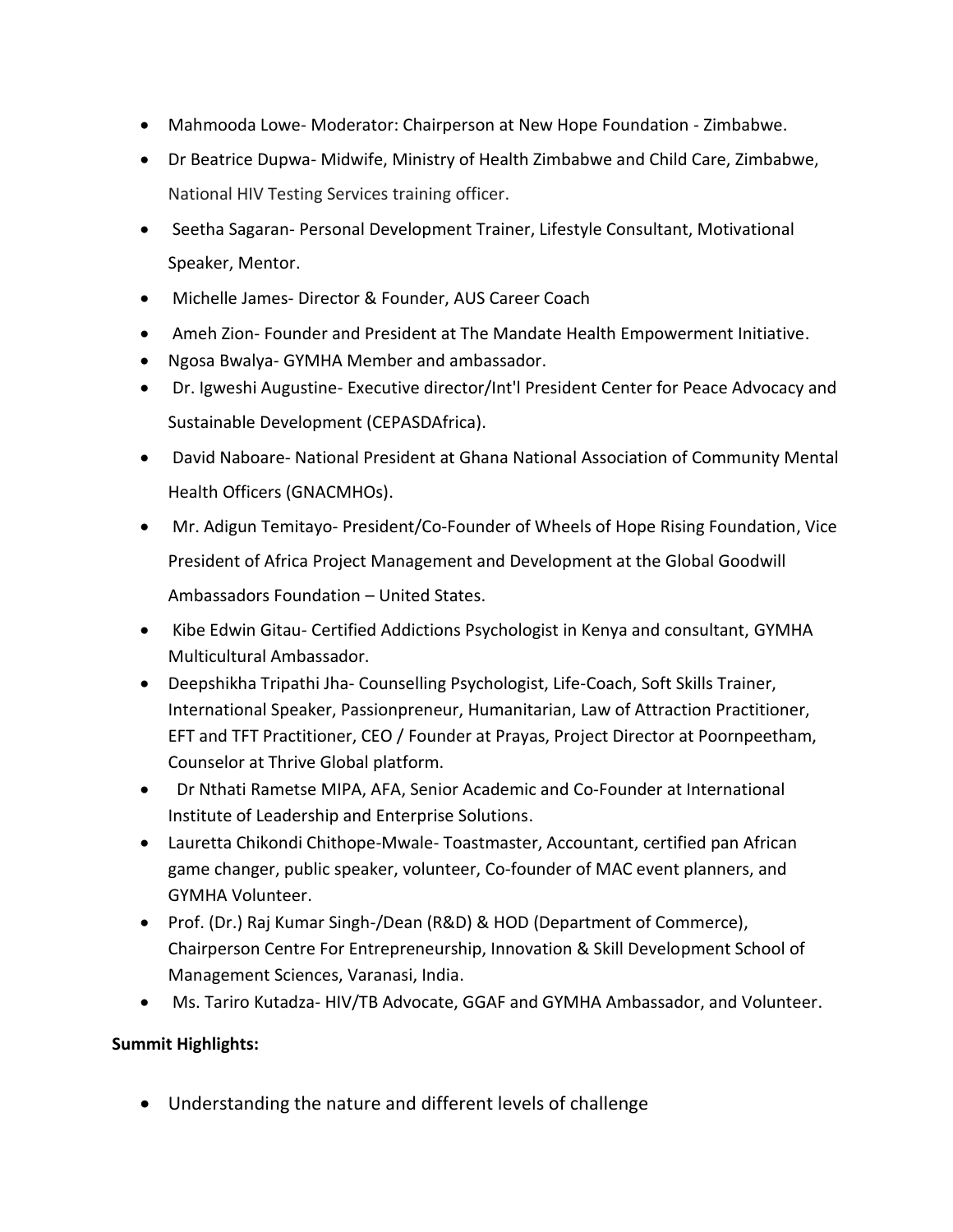- Highlight Major challenges affecting young people and their significant causes
- Youthful way to find inner strength
- Mind your thoughts they might come true
- When things go on unpredicted way
- Find your path even when everything seems dark and gloomy
- Positive mindset
- Youthful ways to find Responsibility.
- Youthful ways to find unconditional Love
- You are not alone
- Poem and live music performances
- Quizzes competition, Prizes, and Award
- Certificate of participation to boost resume (upon request)

### **Event Summary**:

The program commenced at about 8:00 am AEST. There was a formal introduction and welcoming of participants from different parts of the world by the moderator, Chipo Juru, Paediatric Speech Pathologist, Victoria Multicultural Commission's Regional Advisory Council Member. This was followed by an introduction of the guest speakers for Day Two (2).

The first speaker introduced was Dr. Magdalene Gomez. She related her experiences of how she was abused. From her experiences she discovered that lack of self believe give people the opportunity to abuse and use you. She related the positive mindset tools that helped her become better. This includes; Resistance. According to her, one must let go of all resistance due to one's upbringing. We must learn to let go of all negative emotions, know who we are and reset our belief system. Secondly, Understand what your past gave you as a gift instead of only focusing on the negative aspect and pain. Create your gain out of it. According to her, you can create a new you from all of your experiences. Work on your self esteem, show compassion and love to people and learn to trust your intuition.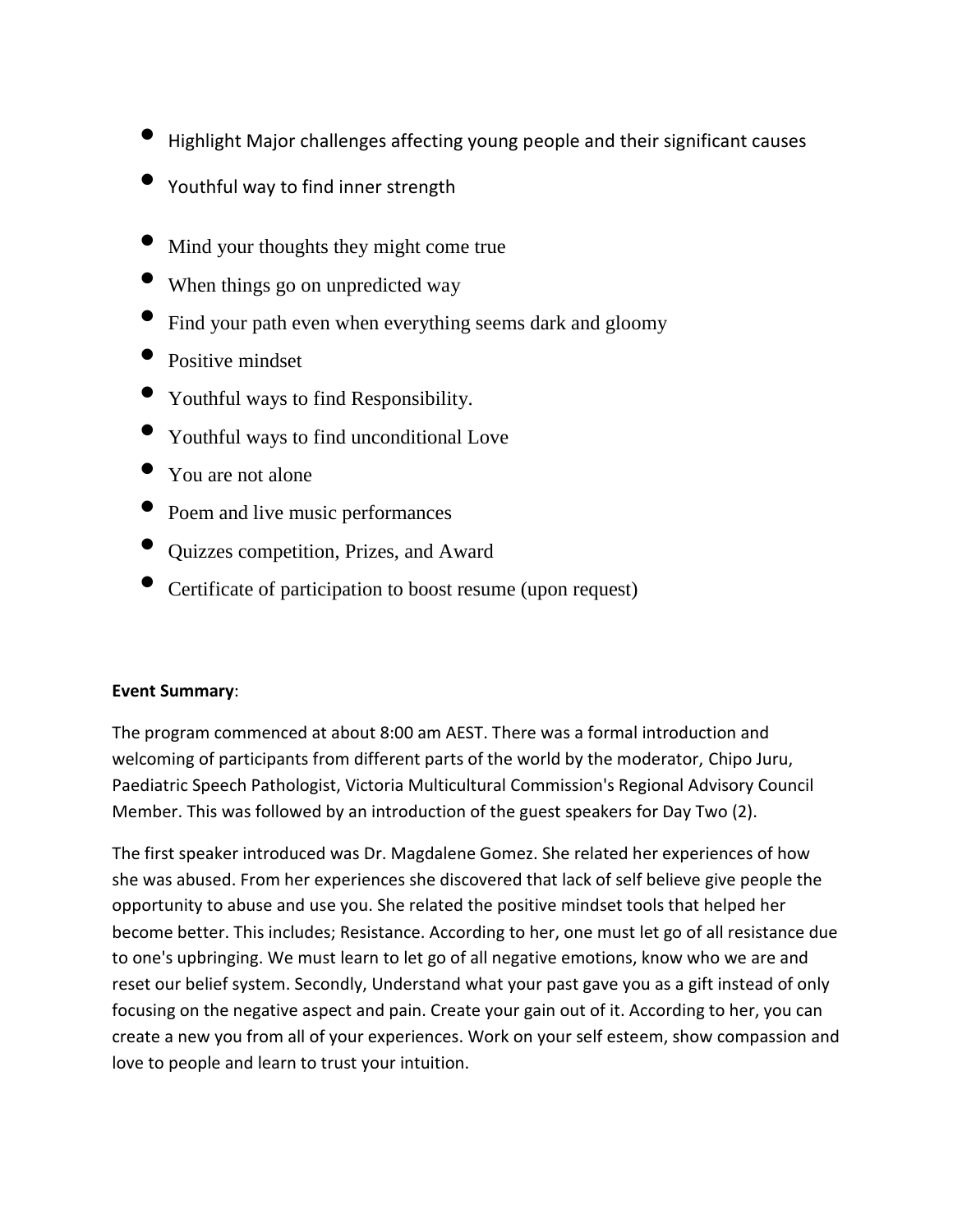The next speaker, Prof. (Dr.) Raj Kumar Singh talked about the importance of developing what he called, "Adversity Quotient." According to him, "Young people are often taught about how to become success without being taught how to handle failure. Adversity Quotient involves both spiritual and emotional component." He further stressed on the need to develop a balance in these areas in other to handle adversities when they arise. Two ways to develop ones Adversity Quotient includes; See it. One must learn to acknowledge that situation. Secondly, Try to solve it. Device a set plan to solve that problem. Thirdly, Do what is possible and important. Finally, he ended with saying, " Stand up when you are defeated. You will need to turn your wounds into wisdom. Believe you can and you are half already there. Have a good sense of humor and positive mindset and be mentally prepared for adversity.

The next speaker, Bobby Dsouza talked about how to build a positive mindset relating his experiences. According to him, humans are often faced with terrible times but then to move on, one needs to build a positive mindset. This includes; Be intentional about building a positive mindset. It's a personal responsibility which no one can do except you. You have the ability to scale through no matter what. Secondly, Surround yourself with positive minded people and things. Quieten your inner self with beautiful things so as not to be externally affected by negativity. When you are not emotional, you are logical, when you are logical, you can think well, when you can think well and are more creative, you produce more results and feel fulfilled.

The next speaker, Mitchelle James talked about Job search challenge faced by migrants in Australia. She further talked about the events put up by her organisation in partnership with GYMHA to help support Job applicants.

The next speaker, Deepshikha Tripathi Jha, talked about "Ways to find unconditional love." According to her, Unconditional love is true love that involves putting people's need above our own need without demanding for anything in return. She outlined seven ways to find and give unconditional love. Firstly, Acceptance. Secondly, Adaptability. Thirdly, Love yourself unconditionally. Fourthly, Although love can be sometimes uncomfortable, be prepared. Furthermore, Learn to forgive no matter what. Also, show love to those whom you think don't deserve it. Finally, practice unconditional love without expecting anything from others. Be kind and compassionate to yourself and others as well.

The next speaker, Toli Papadopoulos, spoke on the "Concept of how you are not alone." He outlined three points. Firstly, Turn to others for support. Secondly, Get help. Thirdly, Put things in perspective. Finally, he ended by advising, "We can't overcome our challenges until we open up and speak out. Someone out there has faced similar challenges to ours and will be of great help."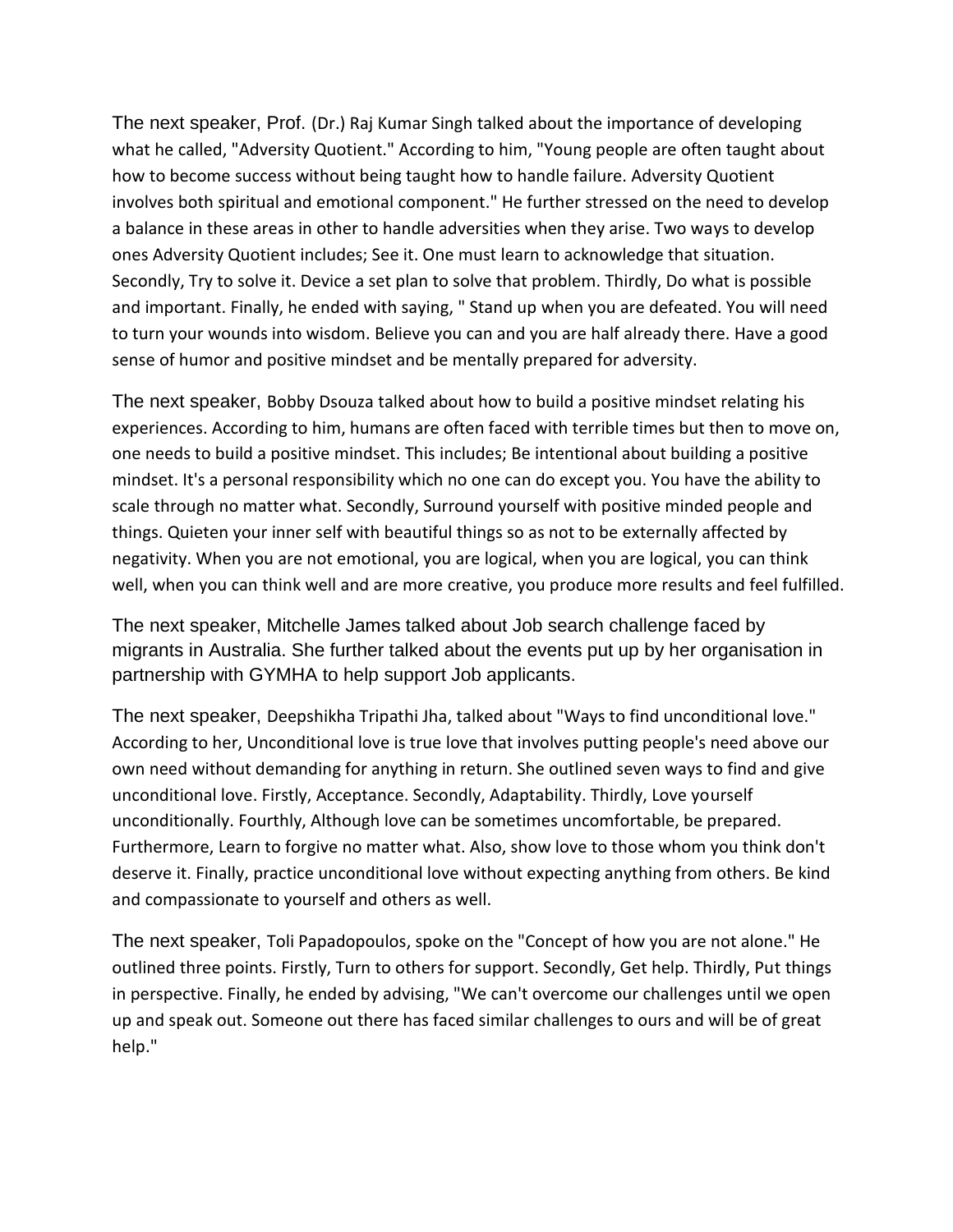The next speaker, David Naboare, talked about positive mindset amongst members of the community. According to him, young people in our community are to be supported and encouraged especially those going through mental health issues. They should be taught about positive mindset which will birth a unified community and positive society.

The next speaker, Kibe Edwin Gitau, spoke about "Overcoming failure." According to him, "Failure does not exist without success. As we plan for success, likewise should we plan to handle failure when it comes." He went further to outline steps to overcoming failure. Firstly, Identify the issue at hand and accept it. Secondly, don't live in denial, take responsibility for your challenge. Finally, don't look for excuses, tackle the challenge at hand.

The next session was the questions and answers segments. Questions were asked and answered by the panellists present after which the last speaker was introduced.

Ameh Zion talked about mastering and knowing oneself as a positive mindset tool. He talked extensively until he was cut short due to network instability.

The summit came to an end with a closing remark by Anthony Neale, GYMHA Chairperson, on behalf of the host organisation, Global Youth Mental Health Awareness (GYMHA). He appreciated the participants and panellists present and encouraged them to support GYMHA in any form they can. The moderator ended the summit by thanking the organizers as well as the partners organisation.

### **GYMHA Recommendations:**

- 1. Youth mental health awareness, engagement and integration.
- 2. Job opportunities.
- 3. Early intervention and prevention.
- 4. Critical awareness of substance abuse.
- 5. Rapid, easy and affordable access to Youth specific care.
- 6. Best strategies on Youth psychological first aid.
- 7. Youth partnership and engagement across various sectors.
- 8. Family engagement and support. Such as kindness, empathy, love, etc.

9. Promote multi-stakeholder collaboration to advance state, federal, and global efforts in favour of good youth mental health.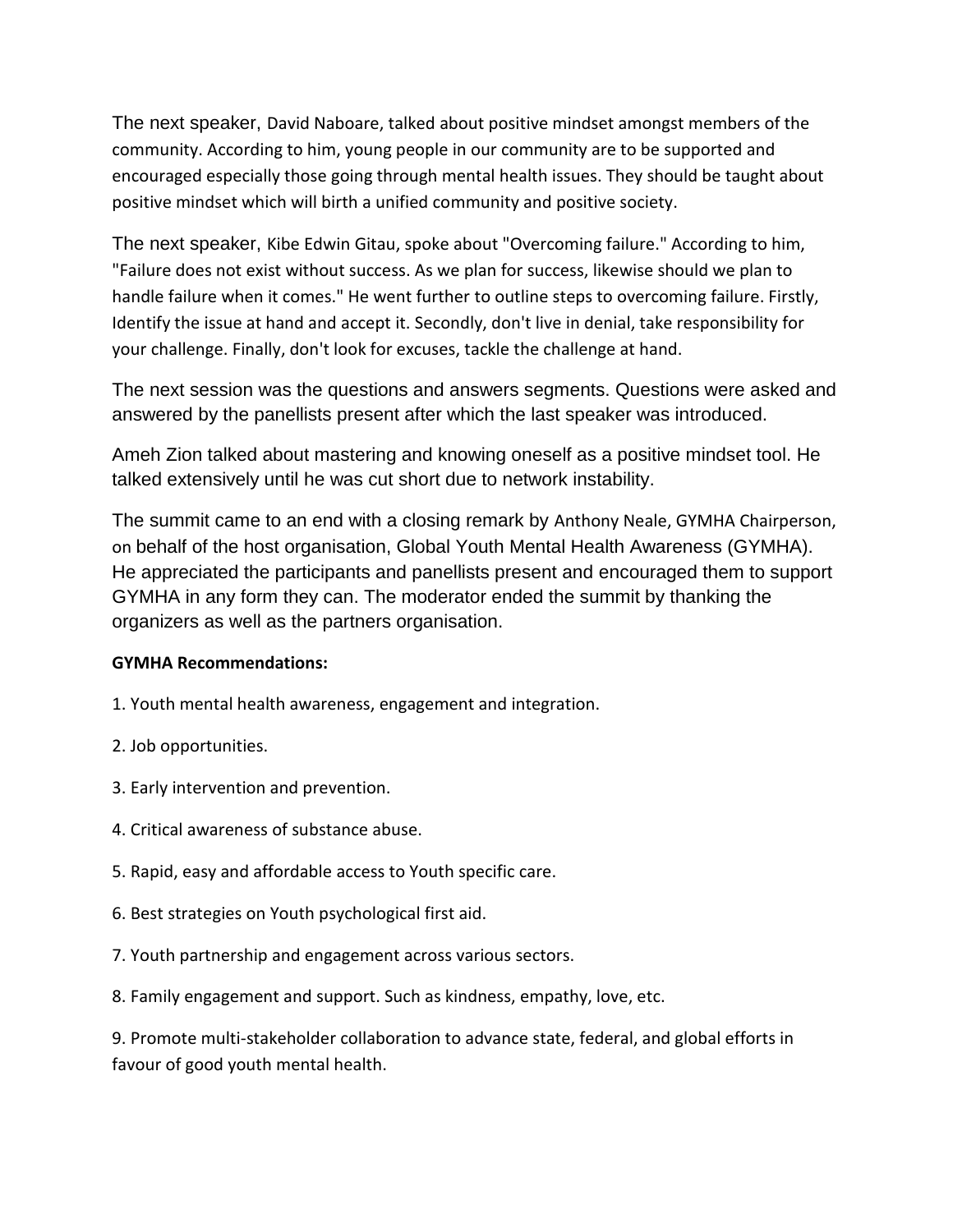10. Improve access to mental healthcare and encourage the development of novel drugs and therapies for the treatment of Ghanaian youth mental health conditions.

### **Supporting Partners**

- Wellbeing Health Retreats
- Zinzino
- PB Global Advisory LLC
- Women and AIDS Support Network
- New Hope Foundation
- Center for Peace Advocacy and Sustainable Development (CEPASD)
- Confidenceandselfesteem.com
- AUS Career Coach
- Wheels of Hope Rising Foundation
- Dr Nas Inner Wellness
- David Naboare Foundation
- Peace society of Kenya
- The Mandate Health Empowerment Initiative

### **Contact Us:**

### **Our social media handles:**

Facebook: https://www.facebook.com/Global-Youth-Mental-Health-Awareness-GYMHA-318074815739705/

LinkedIn: https://www.linkedin.com/…/global-youth-mental-health-awa…/…

Twitter: https://twitter.com/GymhaOrghttps://www.globalgoodwillambassadors.org/

GYMHA YouTube channel: https://youtube.com/channel/UCQwrExehjRgmYgQcMBkQWUw

Website: visit:www.gymha.org

### **Contact Details:**

Email: jude@gymha.org

Phone number: +61481857086